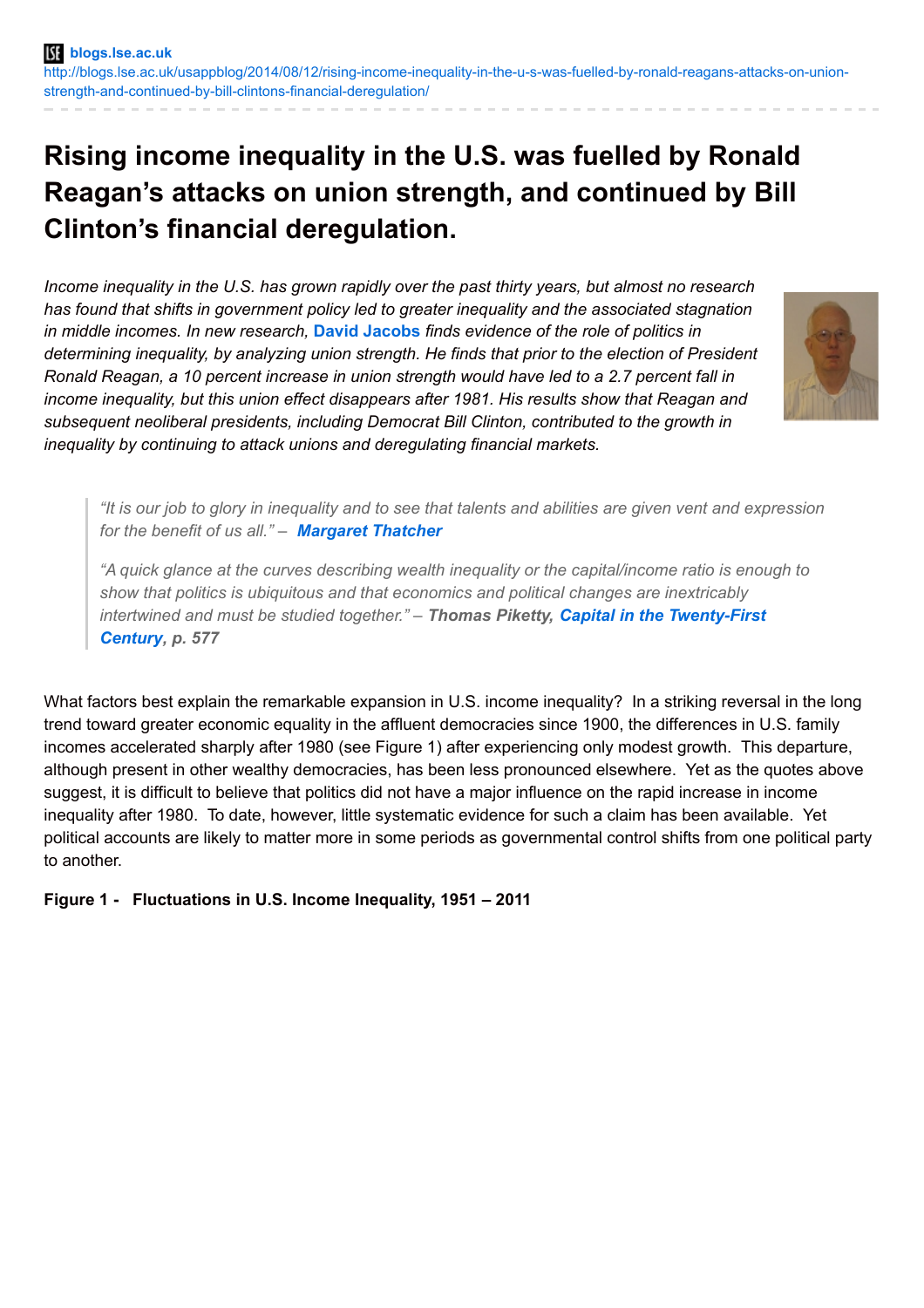

## *Note: Larger values denote greater inequality; vertical lines denote partisan shifts in the Presidency and "Rep" stands for Republican while "Dem" stands for Democratic Presidents.*

With these assumptions in mind, Lindsey Myers and I conducted a longitudinal analysis of the factors that produced yearly changes in family income inequality from 1951 to 2010. We find that the steep decline in union strength and deregulation of the financial industry that occurred after Ronald Reagan's presidency began in 1981 has contributed to the stagnation of middle incomes and the rise of income inequality.

One determinant of income inequality that is highly dependent on political decisions is union strength. In a prior [study](http://asr.sagepub.com/content/74/5/842.abstract), Daniel Tope and I analyzed changes in union recognition elections that determine if a U.S. work place will be unionized. We found that soon after Ronald Reagan became president, a precipitous decline occurred in these elections (see Figure 2)—which are regulated by the National Labor Relations Board, under close presidential control. Why would union strength measured by the percentage of union members matter? Stronger unions decrease the differences in earnings within firms. And before the politically induced steep decline in union strength that began in 1981, unions probably were the most effective pressure group that lobbied for policies helpful to less economically fortunate U.S. citizens.

### **Figure 2 – Number of Union Recognition Elections and Union Victories, 1962 – 2001**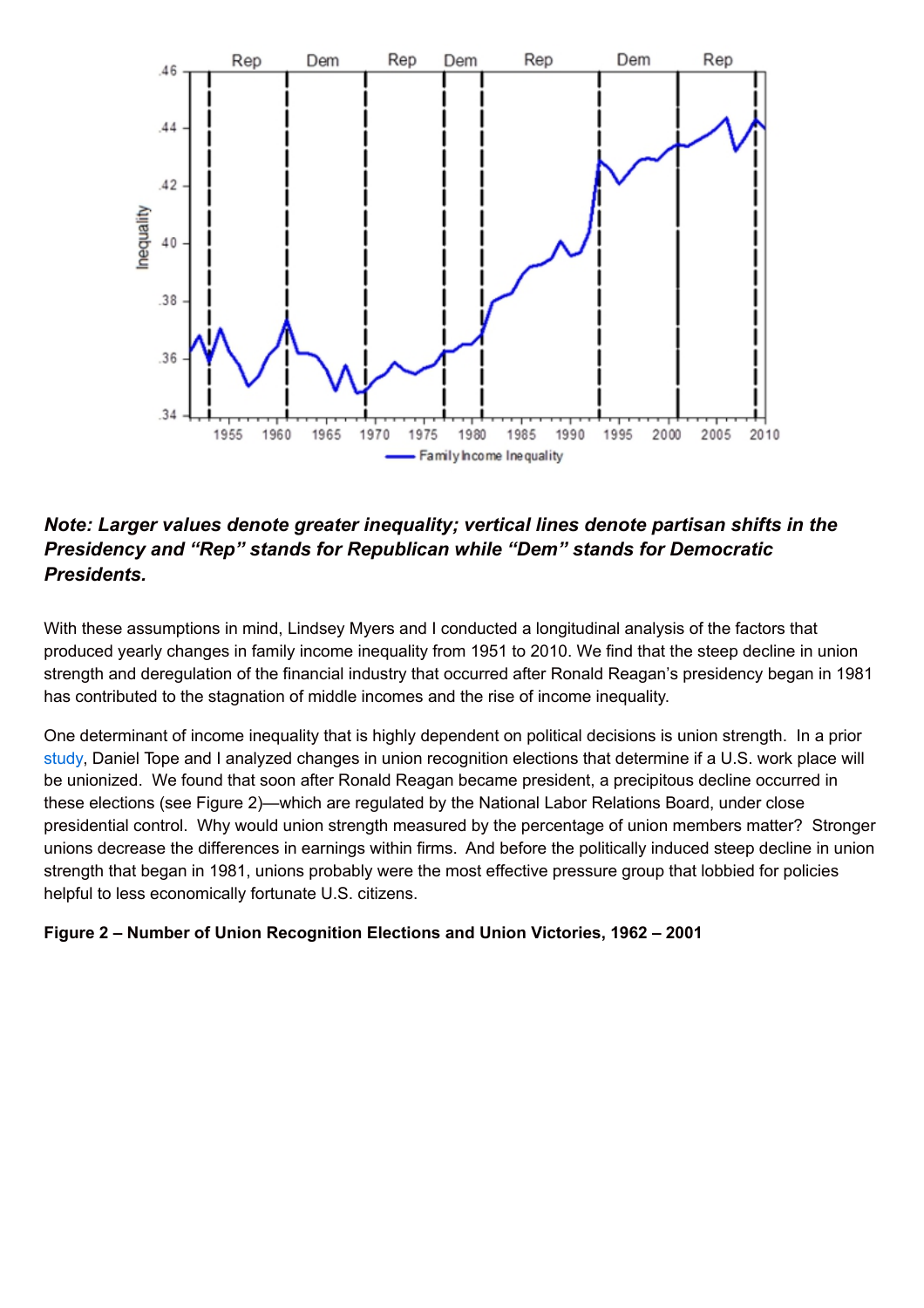

*Note: Vertical lines denote partisan shifts in the presidency*

In light of President Reagan's aversion to unions and his distaste for political attempts to protect less prosperous citizens from destructive labor market changes, we suspected that we would find evidence for two conditional political relationships. First, increased union strength before Reagan's presidency should reduce income inequality after adjusting for other determinants, but union strength should not matter during and after the Reagan administration's tenure because the then politically weakened unions no longer had much political influence.

Second, Reagan's resolute anti-union stance was partly based on sympathy for policies that advantaged his political party's affluent base. These citizens wish to avoid higher taxes and often profit from cheap labor. For example, findings show that tax policies most helpful to the prosperous—that at least indirectly increased tax burdens on other citizens—became increasingly likely after Republican presidents took office. Republican macroeconomic policies also favored the affluent by stressing curbs on inflation at the expense of higher unemployment. Such predilections enhanced the economic distance between the least affluent—who suffer more from joblessness—and their more fortunate counterparts. Because the Reagan neoliberal departure—which was endorsed by subsequent Republican presidents—increased the economic and political resources of business and the affluent, we expected to find that the presence of Republican administrations during and after Reagan's presidency would produce additional increases in family income inequality.

Our results support both hypotheses. After many competing explanations are taken into account, our findings suggest that in the period before Reagan's presidency, a 10 percent increase in union strength would have produced about a 2.7 percent decrease in income inequality. Yet during and after Reagan's tenure, because he and subsequent neoliberal presidents decreased union strength, fluctuations in this strength had no effect on inequality. And again after adjusting for many plausible accounts, our findings show that a shift to a post 1980 Republican president increased income inequality by about 3 percent.

A somewhat surprising result concerns President Clinton's policies, which also enhanced inequality. Although Clinton was a Democrat and this party is less sympathetic to neoliberal market solutions than Republicans,